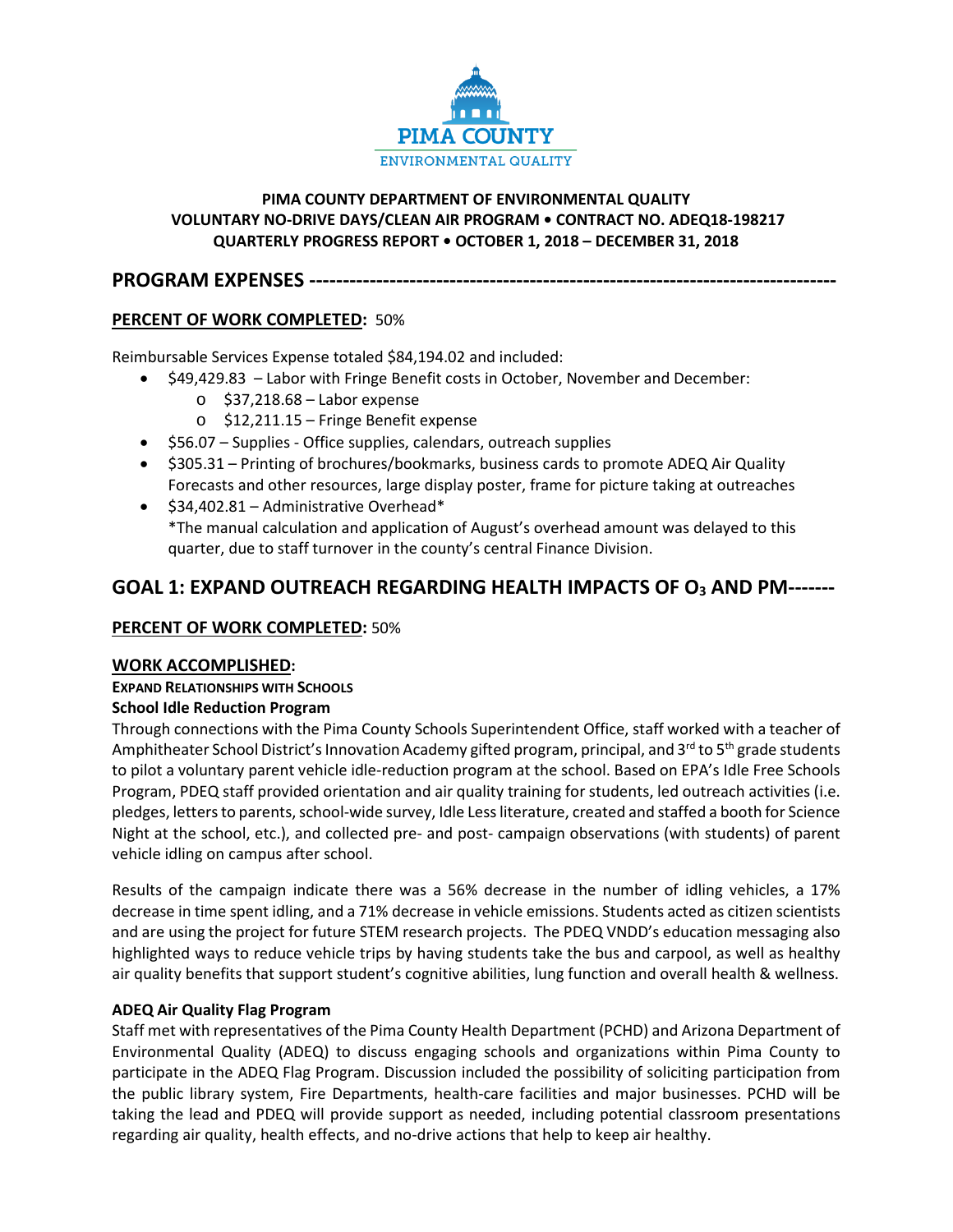#### **EXPAND RELATIONSHIPS WITH SMALL BUSINESSES**

Staff maintains a relationship with the Downtown Tucson Partnership (DTP) and works with them to promote special VNDD events. The Partnership is a non-profit 501 (c)(6) corporation created to implement enhanced municipal services for the Downtown Business Improvement District. Included in their services is marketing and promotions to downtown businesses. We hope to partner with DTP on a spring promotion that will implement a trip buddy system to encourage new alternate mode users in the downtown area.

## **DETERMINE OPTIMAL WAYS TO ENGAGE TARGET AUDIENCES**

## **STEAM Focus**

Staff implemented new interactive activities and display materials that address schools' focus on Science, Technology, Engineering, Arts and Math (STEAM). Several simple hands-on demonstrations educate participants about the properties of air, while props (catalytic converter, oxygen sensor and diesel particulate filter) and a new *Engineering Clean Air* display board highlights how engineers study air to be able to design systems or devices for motor vehicles and other sources to help reduce air pollution.

## **Trip Buddy Program**

Staff began developing the concept of a new promotional campaign aimed at downtown workers to encourage drive-alone commuters to use alternate modes of transportation using a buddy system. Staff understands individual's hesitation to try something new and will attempt to recruit existing alternate mode users to step up and help non-users try their mode.

# **GOAL 2: COMMUNITY-WIDE EVENTS ---------------------------------------------------------**

# **PERCENT OF WORK COMPLETED:** 50%

## **WORK ACCOMPLISHED:**

## **CARPOOL-FOR-YOU EVENTS**

Staff implemented a series of outreach events from October 25 through December 11, 2018 that focused on carpooling to and from the downtown Tucson area to reduce vehicle miles traveled. In addition to information on carpooling and encouraging individuals to sign up to find a carpool match, resources on other alternate modes of transportation were provided as well as literature on the health impacts of ozone and particulate matter, how to find real-time air quality data, actions to reduce air pollution and protect health. Staff provided customized trip planning advice utilizing poster-size maps of Park & Ride locations and Loop map with adjacent bus stops.

To attract and engage participants, PDEQ's interactive spinning wheel and festive display provided an opportunity for question/answer interaction in a fun way. As the event locations were in the lobbies of Pima County office buildings, the audience was primarily Pima County employees. Staff promoted these events via the Pima County employee eScoop newsletter, emails, flyers, Pima County Travel Reduction Program intranet site and the Downtown Tucson Partnership.

## **TUCSON EARTH DAY FESTIVAL**

As part of the Tucson Earth Day Festival planning committee, staff worked with other community partners to prepare for the 2019 event. The event will be held on Saturday, April 20, 2019 at the Children's Museum Tucson and adjacent Armory Park. The committee is comprised of employees of Bear Essential News, City of Tucson, Pima County, Kinder Morgan, Children's Museum Tucson, Raytheon, and retired citizens.

This year, the Children's Museum Tucson is playing a major role in organizing the event, taking care of many of the tasks other committee members have completed in the past.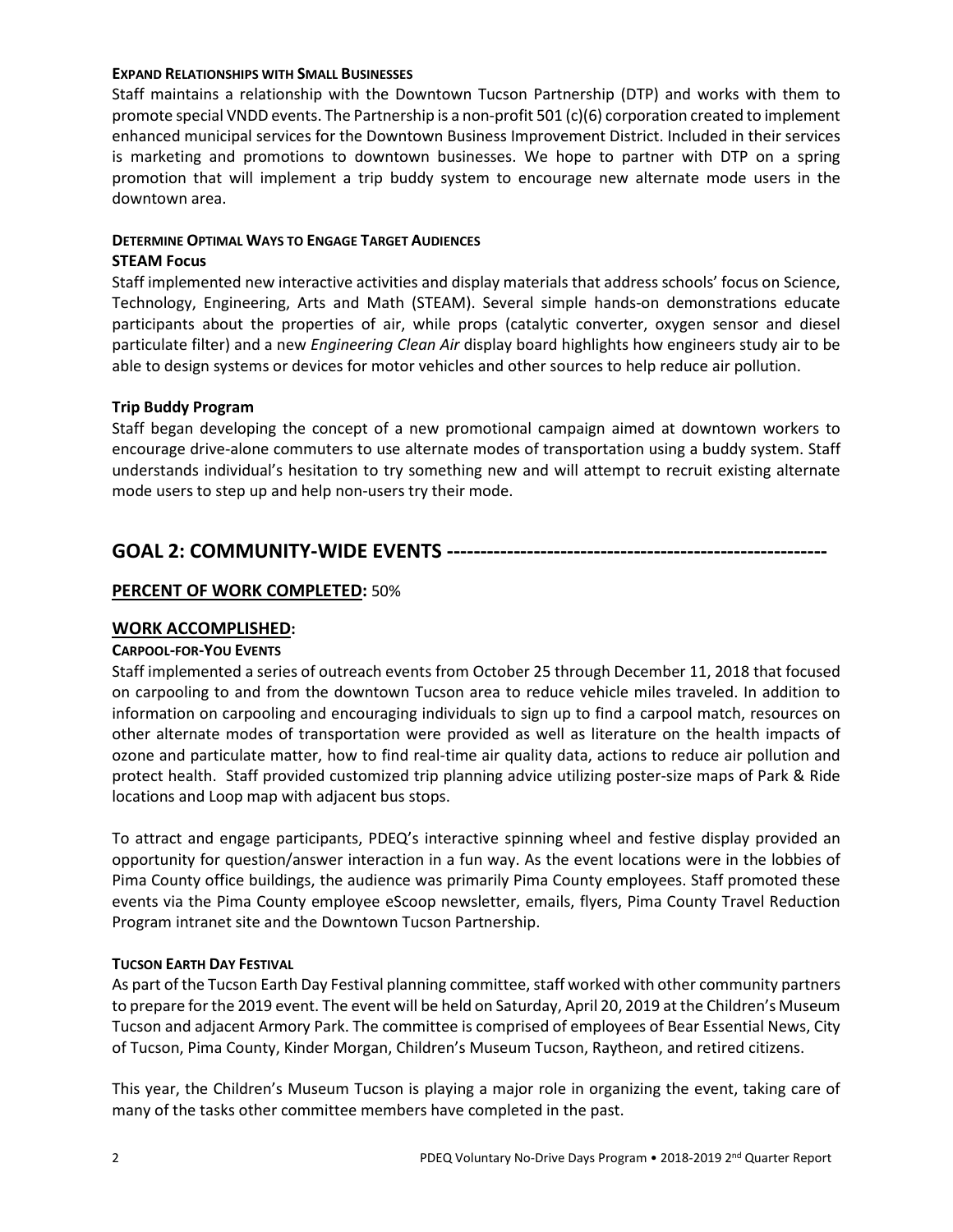#### **USE THE LOOP FOR YOUR COMMUTE PROJECT**

This on-going program encourages no-drive days with The Loop, a non-motorized, multi-use pathway connecting communities within metropolitan Tucson. After targeted outreach to 76 major businesses within one half-mile of the facility in FY 2016-2017, staff continues to fill Loop literature and map orders and promote The Loop to businesses and the general public.

Promotion of The Loop was directed towards healthcare facilities including Banner Health and El Rio, and educational facilities including multiple Pima Community College campuses and the public library network. The Loop is also discussed and the promotional flyer is available at new employee orientations for Pima County employees throughout the year as well as at the Carpool-For-You events held this quarter.

### **SUPPORTING COMMUNITY PROGRAMS TO ENHANCE NO-DRIVE DAY GOALS**

VNDD staff works with many local groups to incorporate No-Drive Day efforts throughout the community.

## • **Arizona Department of Environmental Quality**

PDEQ staff continued to promote the Arizona Department of Environmental Quality five-day air quality forecast program for the Pima County region for ground-level ozone and coarse particulate matter. It is intended to not only provide warnings to people who might have health issues associated with elevated levels of air pollution, but also to act as a preemptive measure, providing time for people to make plans that could keep air quality in a healthy range when it is forecasted to be unhealthy.

The forecasting has proved to be helpful for VNDD staff and provides information that we can include in our air quality advisories, including from where the pollution is coming and weather patterns that are affecting air quality. It is especially helpful towards the end of the work week for potential weekend warnings.

VNDD staff promoted the forecasting service at presentations and events, on social media, in news releases and on a link on the main page of PDEQ's website.

## • **Green Valley Community**

Staff represented Pima County DEQ at the Green Valley Council monthly meetings to keep the committee updated on air quality issues. Presentations on air quality issues are given each month and questions about local concerns are addressed. This involvement has strengthened rapport with the Green Valley community and has proven helpful when reaching out to the at-risk population on sensitive issues, such as air quality and mining activity.

## • **Living Streets Alliance**

The Living Streets Alliance (LSA) is a  $501(c)(3)$  organization established to promote healthy communities by empowering people to transform streets into vibrant places for walking, bicycling, socializing and play. VNDD staff discussed supporting the Cyclovia Tucson event again in 2019 to help promote bicycling and walking in place of vehicle trips.

## *Bike Valet Program:*

- o Free, conveniently placed bike racks at community events encourages participants to leave cars at home and use bicycle transportation to venues;
- o VNDD staff provided funding for the purchase of bike racks during Fiscal Year 2014-2015 that continue to be used; and
- o During this quarter, the bike racks were deployed at three venues: October Costume Ride, November BICAS Art Auction and December Cultivate Market. At least 40 bikes were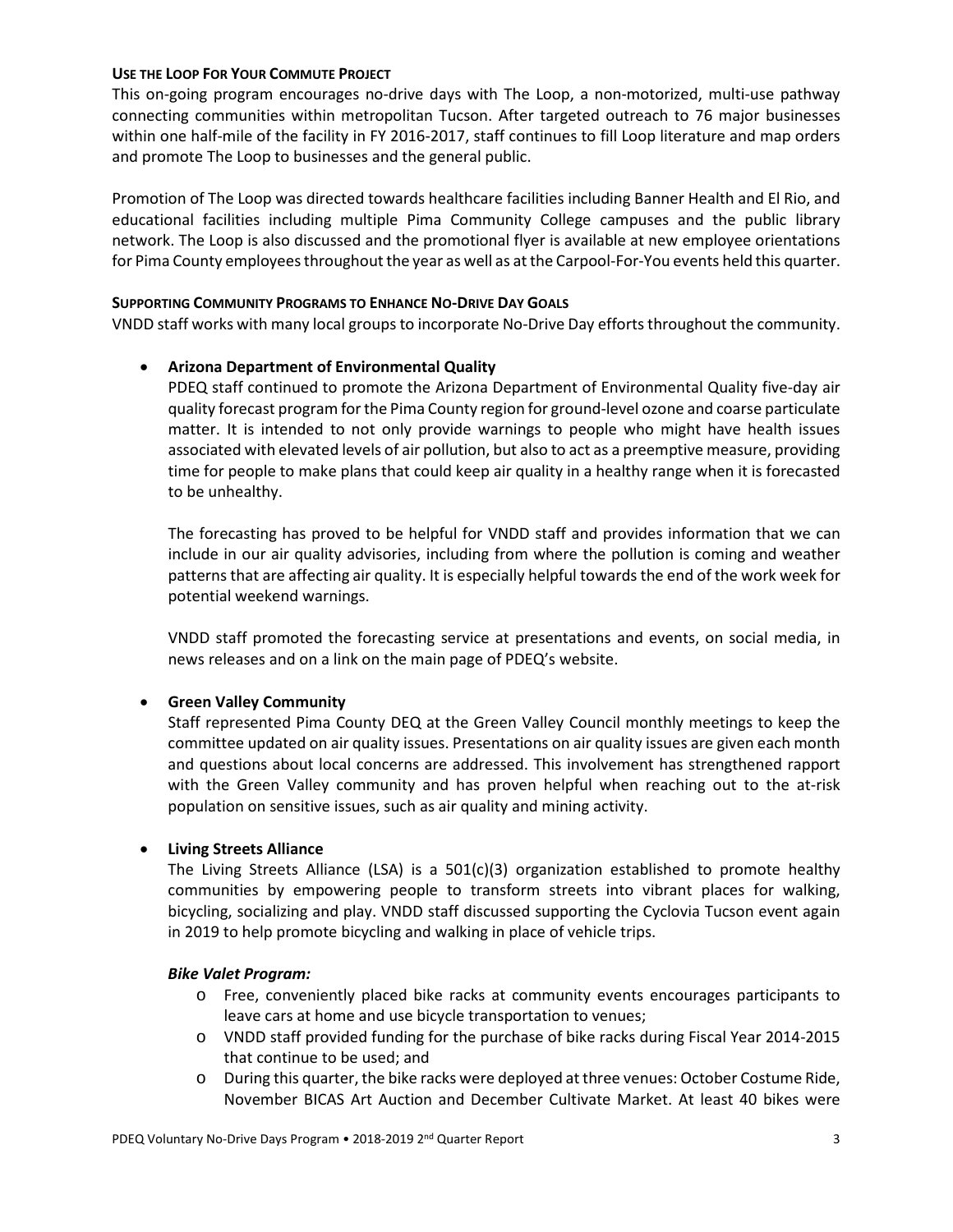parked during these events. Due to lack of resources, valet service is no longer available by LSA. Instead, they provide delivery and pick-up of the bike racks for event organizers. LSA also provides tags and banners for event staff to operate the valet service.

## • **National Weather Service**

Staff collaborates with the National Weather Service (NWS) to provide air quality information to the public. The partnership provides timely reports that warn the public of potential or existing airborne dust issues and include a health impact statement to protect public health. When NWS issues dust alerts, the message also includes information about the availability of air quality information on the PDEQ website.

## • **Pima Association of Governments**

Staff continued to collaborate with PAG on a variety of programs and projects:

- o Air Quality Subcommittee: Chair meetings; help develop agenda with informative speakers to educate members about air quality issues and concerns; provide presentations regarding various air quality subjects.
- o Travel Reduction Task Force: Jurisdictional representative, Travel Reduction Program Enforcement Agency for companies located in unincorporated areas of Pima County.
- o Travel Reduction Program: Promoted alternate modes of transportation to approximately 7,000 Pima County employees via presentations, newsletter articles, email blasts, intranet site, Facebook group *Commute Trips & Tips*, and Reduced Emissions and Air Pollution (REAP) rewards program utilizing PAG resources.
- o Distributed the annual PAG Travel Reduction Program Employee Survey for Pima County employees in October. The survey was promoted to employees by an email blast from the County Administrator's Office, posting in the ADP portal, emails to department personnel representatives, TRP list serves and email reminders.

# • **Pima County Government Departments**

# *Communications Office*

o Staff worked with graphic designers and communications specialists on a variety of projects including eScoop articles, news releases, announcement for email blast to county employees, and designing and printing promotional pieces including *Free Air Quality Resources* card, illustrations of air pollution control devices, and *Engineering Clean Air* poster.

## *Environmental Quality*

o Due to Pima Association of Governments cancelling their Guaranteed Ride Home Program in July 2018, and with funding from PDEQ Director's Office, staff was able to implement a Guaranteed Ride Home Program for Pima County employees. This helps to serve employees who use alternate modes of transportation for their work commutes by providing a free ride home in cases of emergency and when they are caught without a personal vehicle. Staff processed four claims for emergency rides home from Uber this quarter. Employees were reimbursed a total of \$84.26 with funding from the PDEQ Director's Office.

## *Health Department*

- o Bicycle and Pedestrian Program: Promoted bike safety classes, on-line and paper maps of bike routes and The Loop non-motorized pathway, and related literature with the general public and Pima County employees.
- o Support role in planning to adopt the ADEQ Air Quality Flag Program in Tucson.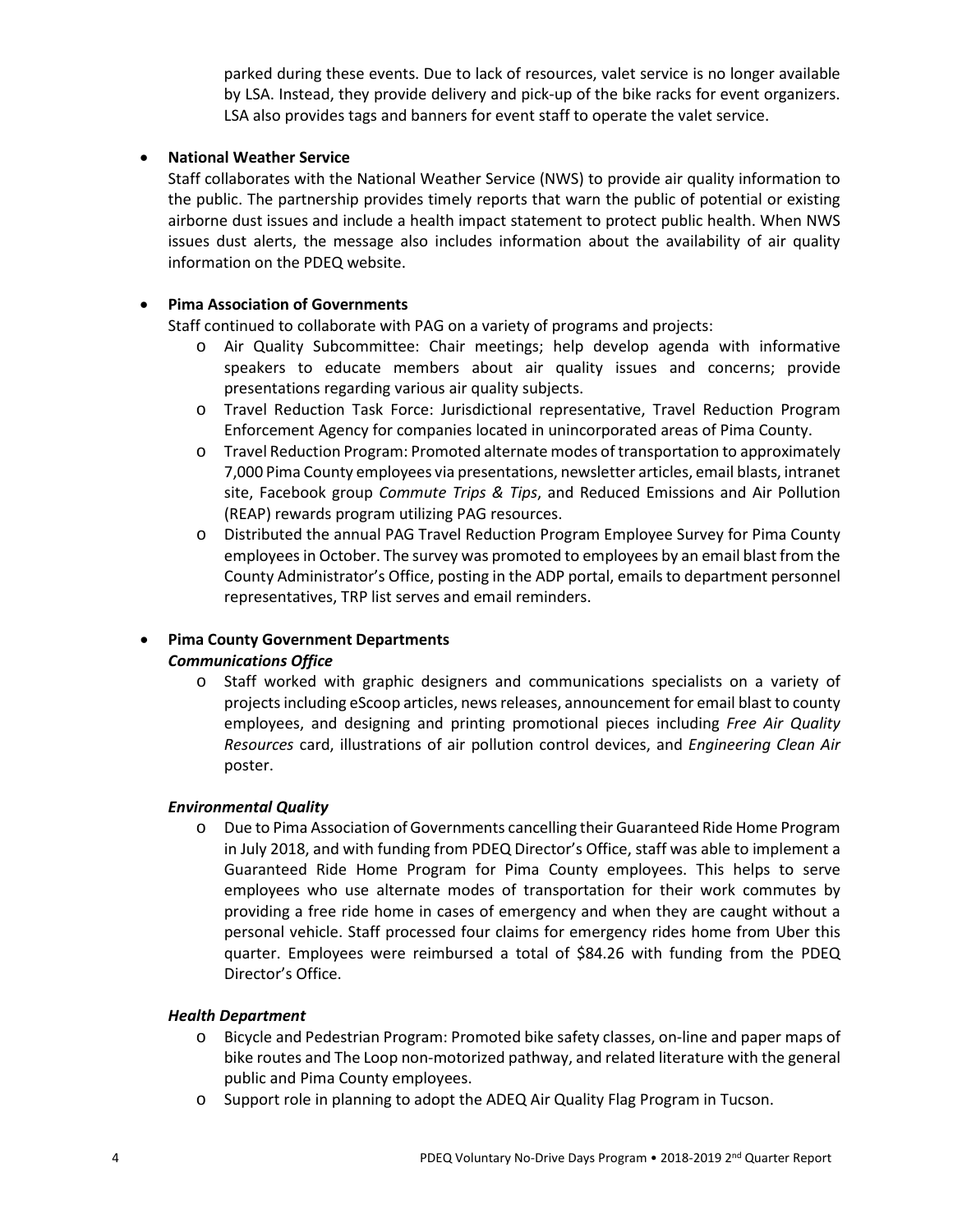#### *Human Resources*

- o New Employee Orientations: Provided Travel Reduction Program presentations and informational literature about alternate modes of transportation to new employees. Four presentations were delivered this quarter, reaching 117 attendees.
- o Bus Pass Sales: 953 bus passes were sold to Pima County employees this quarter via the HR Benefits program.

### *Natural Resources, Parks & Recreation*

o Staff provides educational literature at an environmental education center, Desert Discovery Center, which serves to inform environmental educators and families about sustainability topics and regionally significant ecological issues relating to the desert environment and wildlife corridors, including water and air quality.

#### *Office of Sustainability and Conservation*

- o Staff contributes to the Alternate Fuels Chapter of the Sustainability Action Plan for County Operations. This subcommittee is dedicated to reduce miles driven, improve efficiencies, and reduce emissions from the fleet of vehicles used by Pima County employees. Key participating departments on the subcommittee include Fleet Services, Environmental Quality, Human Resources, Facilities Management, and others as topics warrant.
- o The team is working on projects to reduce emissions by decreasing employee vehicle idling and providing services to make using alternate modes more amenable. An idle reduction program for Pima County departments and employees is partially implemented. Promotional bookmarks continue to be distributed, GPS data reports on vehicle idling duration is reported to department heads, and plans are being developed to bill departments for unnecessary idling.

## *Public Libraries and Community Centers*

- o Several years ago, staff had set up a partnership with the Pima County Public Library system on a materials distribution program, *EcoNook for Desert Dwellers* (for teenagers and adults) and *Eco Kids* Corner (for 12 years and younger). The program promotes air quality and environmental awareness through PDEQ educational materials. VNDD staff remained available to respond to requests for literature.
- o Staff previously provided master copies of some flyers to librarians to photocopy and resupply themselves with eco-literature customized to the specific interest of their library patrons. This frees up PDEQ staff time and resources. On average, staff sends fresh supplies of printed materials once or twice per year.

## • **Sun Tran and Sun Link Streetcar Transit Services**

- o Promoted transit services to Pima County employees and the general public by providing on-line resources, Ride Guides and other brochures about how to ride transit.
- o *Healthy Air Is In Our Hands, Drive Less* campaign: Interior bus posters continue to be displayed in Sun Tran busses.
- o Sun Tran donated \$10 value-loaded SunGO transit passes to distribute to Pima County employees. Twenty-four passes were distributed this quarter at New Employee orientations, an additional 11 were distributed after promotions of the passes to county employees in the eScoop newsletter, and three were distributed via random inquiries. Staff provided the identification numbers of the distributed cards so that Sun Tran can track their usage through time to assess the effectiveness of the promotion.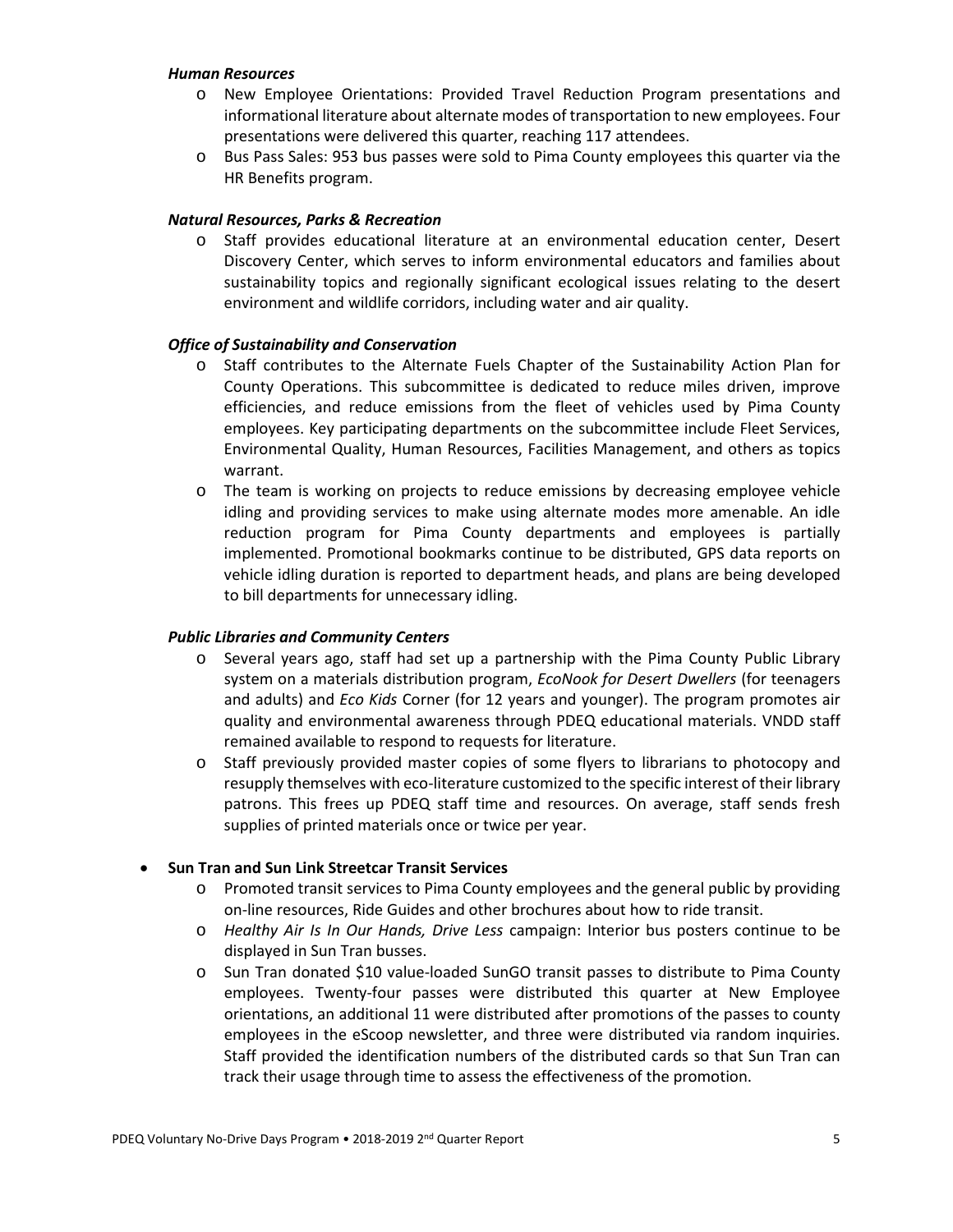## • **Tucson Audubon Society**

- o Desert Dwellers Education Project: PDEQ staff continued to collaborate with Tucson Audubon Society to distribute the desert conservation poster, *Desert Dwellers Know – A Celebration of Byrd's Words* and other VNDD literature.
- o The companion coloring and activity book, *Desert Dwellers Know Desert Colors*, is for sale at the Audubon Society gift store. The piece was developed to extend the Desert Dwellers Know concept using attractive artwork and the poetry of Byrd Baylor to provide lessons about sustainable desert living. A series of facts, questions and academic challenges helps adhere this piece to core STEAM (science, technology, engineering, art and math) principles for easy integration with elementary school classrooms. Proceeds from the sales will be used for reprinting the poster and activity book.

# • **Tucson Clean & Beautiful**

- o Staff serves on the Board of Directors of Tucson Clean & Beautiful and shares information regarding No-Drive Days goals and special events as appropriate.
- $\circ$  TCB has a very active "Trees for Tucson" program that staff helps to promote for the many air quality benefits provided by shade trees.
- o VNDD and TCB promote each other's materials at select community outreach events.

# • **University of Arizona**

- o Staff facilitated the renewal of the annual affiliation agreement of an internship program between the UofA and PDEQ.
- o Worked with a Master's of Public Health intern on the *Idle Less* school pilot program.
- o Staff participated on a panel for the *UofA Epidemiology Principles of Health Education and Health Promotion* class in October. Discussion focused on ways to reach the public regarding public health issues.
- o Staff provided a presentation for the *UofA ENVS 195A Careers in Environmental Science* class. The presentation was well received and was stated to be all-inclusive of the topics the students and professor wish to learn from. Staff was invited to be the first speaker of next semester's class as it will provide a great springboard for the duration of the coursework.

# **REPORTS OR DATA PRODUCED:**

# **Emissions reduction from Healthy Air Is In Our Hands Campaign:**

- 334 contest participants pledged to not drive 110,174 miles this quarter.
- 100,158 pounds of pollution and greenhouse gases avoided.

# **Emissions reduction through monthly Sun Rideshare Rewards Program:**

Staff received data regarding Pima County employees who entered their alternate mode trips in PAG's Sun Rideshare travel database in October, November and December 2018.

- 38 employees submitted alternate mode trips.
- 1,708 daily commute logs entered this quarter.
- 30,445 total vehicle miles reduced.
- 27,677 pounds of air pollution and greenhouse gases reduced.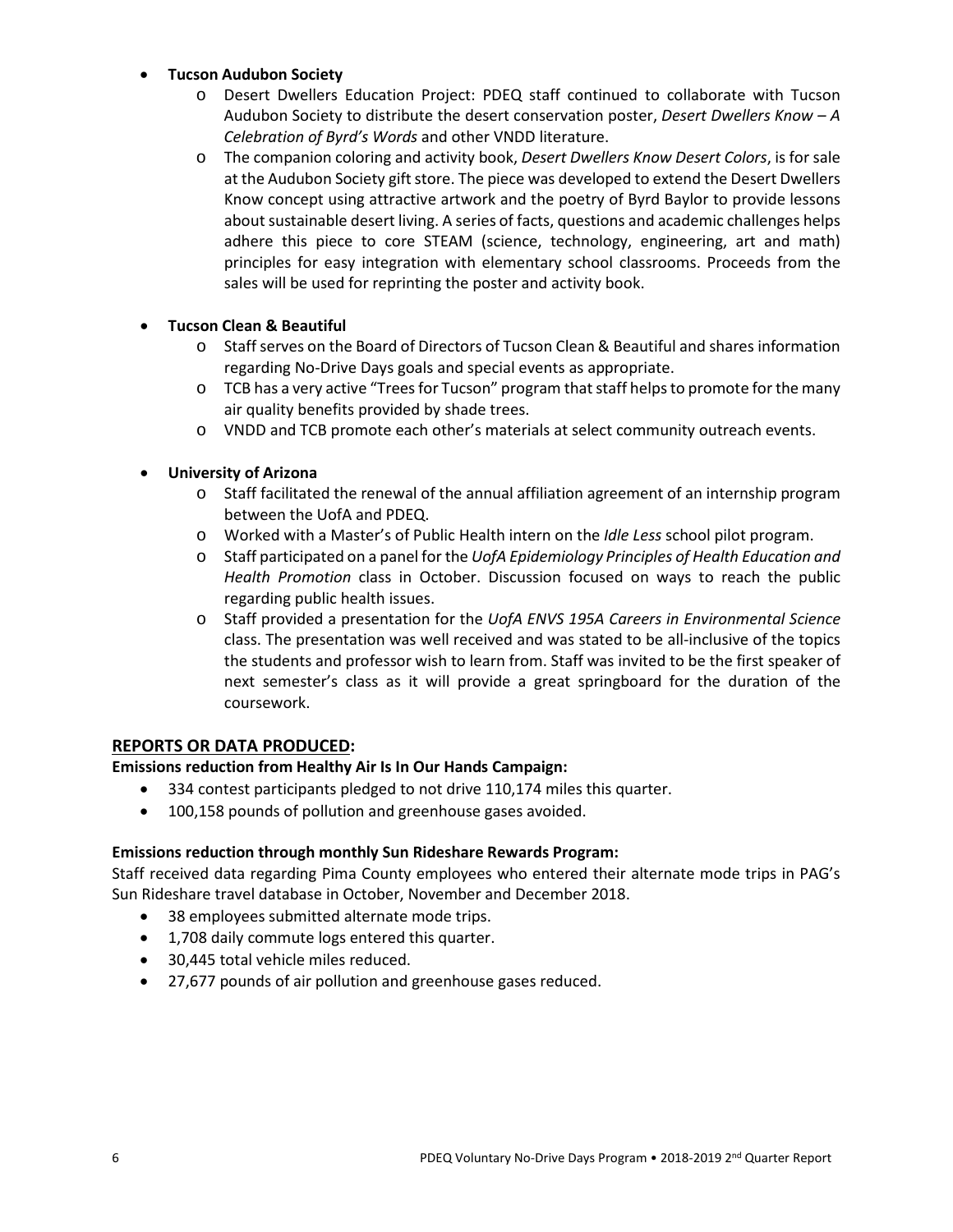### **Emissions reduction from Pima County employee use of transit:**

According to the employee survey conducted in October of 2018, we know that the average round-trip commute for Pima County employees is 25.4 miles. In this quarter, 953 transit passes were sold to Pima County employees, an average of 318 each month. If these employees were able to use transit an average of three days per week (accounting for holidays, vacation



days and days where driving is necessary), for the 13 weeks during this quarter they would have reduced driving by 315,011 miles and subsequently reduced vehicle emissions of air pollution and greenhouse gases by 269,240 pounds.

#### **Emissions reduction from Pima County employee Guaranteed Ride Home Program:**

- Employees currently signed up for this program: 60 (16 joined during the second quarter)
- Vehicle miles traveled reduced this quarter by employees using alternate modes: 81,107
- Annual miles traveled reduced by these employees: 311,950
- Pounds of air pollution and greenhouse gas emissions reduced per year: 283,591

# **GOAL 3: PRESENTATIONS & IN-DEPTH INTERVIEWS----------------------------------------**

#### **PERCENT OF WORK COMPLETED:** 57%

#### **WORK ACCOMPLISHED:**

Staff creates, customizes, updates and delivers presentations to a wide range of audiences to educate and create greater awareness about air quality issues and no-drive actions that can be taken to reduce emissions and keep the air healthy to breathe.

#### **REPORTS OR DATA PRODUCED:**

Staff delivered 15 presentations directly related to No-Drive Days this quarter to youth and adult groups, reaching at least 426 individuals. In addition, staff provided seven in-depth interviews for KOLD, KGUN-9 TV, AZ Daily Star, Green Valley News/Sahuarita Sun, Arizona Public Media, and the Desert Leaf, likely reaching thousands of residents. Topics of the interviews include windblown dust, air quality, and wildfire smoke.

| <b>Presentations</b> |                                      |                 |             |  |  |
|----------------------|--------------------------------------|-----------------|-------------|--|--|
| Date                 | Location                             | # Presentations | # Attendees |  |  |
| 5-Oct-18             | EPAC - PAG                           |                 | 40          |  |  |
| 8-Oct-18             | Addressing Poverty Working Group     |                 | 12          |  |  |
| 10-Oct-18            | Academy Village                      |                 | 21          |  |  |
| 15-Oct-18            | <b>PAG TRP</b>                       |                 | 25          |  |  |
| 18-Oct-18            | Pima County New Employee Orientation |                 | 41          |  |  |
| 19-Oct-18            | <b>Innovation Academy</b>            | 2               | 68          |  |  |
| 30-Oct-18            | PAG AQ Subcommittee                  |                 | 30          |  |  |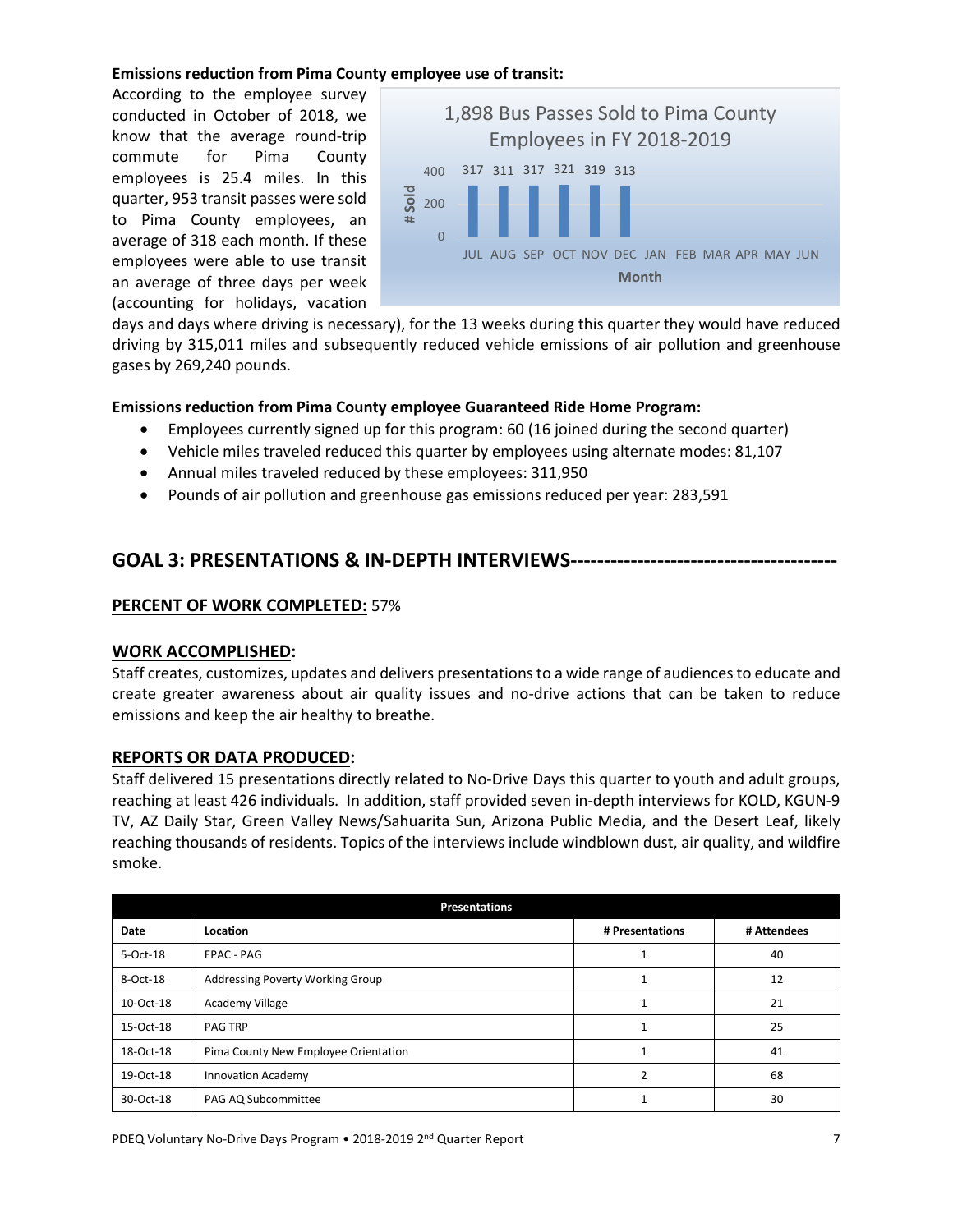| 7-Nov-18   | Pima County New Employee Orientation  |    | 21  |
|------------|---------------------------------------|----|-----|
| 29-Nov-18  | Pima County New Employee Orientation  |    | 18  |
| 30-Nov-18  | University of Arizona ENVA 195A Class |    | 35  |
| $1-Dec-18$ | Wheeler Taft Abbett Library           |    | 23  |
| 9-Dec-18   | St. Francis in the Foothills Church   |    | 15  |
| 7-Dec-18   | <b>EPAC</b>                           |    | 40  |
| 20-Dec-18  | Pima County New Employee Orientation  |    | 37  |
|            | <b>TOTAL</b>                          | 15 | 426 |

| <b>In-Depth Interviews</b> |                                                               |              |  |  |
|----------------------------|---------------------------------------------------------------|--------------|--|--|
| Date                       | Location                                                      | # Interviews |  |  |
| 8 Oct-18                   | KOLD TV & Green Valley News/Sahuarita Sun - mine tailing dust |              |  |  |
| $10-Oct - 18$              | Arizona Public Media - wind-blown dust                        |              |  |  |
| 14-Nov-18                  | KOLD - Tucson News Now - wind-blown dust                      |              |  |  |
| 11-Nov-18                  | AZ Daily Star - Tony Davis - wind-blown dust                  |              |  |  |
| 26-Nov-18                  | Desert Leaf - Lee Allen - State of the Air                    |              |  |  |
| 28-Nov-18                  | KGUN-9 – Fireplace smoke                                      |              |  |  |
|                            | <b>TOTAL</b>                                                  |              |  |  |

# **GOAL 4: DEVELOPMENT OF INFORMATIONAL MATERIALS ------------------------------**

## **PERCENT OF WORK COMPLETED:** 119%

#### **WORK ACCOMPLISHED:**

#### **ENGINEERING CLEAN AIR, POSTER, PROPS AND HANDS-ON DEMONSTRATIONS**

Staff researched, developed content and worked with Pima County Communications Office to produce a large display poster that includes information about how engineers study the properties of air to create systems or products to help keep air healthy to breathe. The poster includes a pie chart of the sources of air pollution, showing driving motor vehicles as the single largest source of air pollution in Pima County. Text explains health effects from breathing polluted air, actions to take to keep air healthy, questions about the properties of air, and artwork showcasing devices that engineers have designed to remove or avoid pollutants at the source.

Illustrations related to emissions controls on motor vehicles include a charging electric vehicle, catalytic converter, diesel particulate filter, and an on-board refueling vapor recovery system. Illustrations of devices employed at factories, power plants, mines and agriculture include a wet scrubber, cyclonic filter, electrostatic precipitator and a bag house filtration system.

Staff also received from Pima County Fleet Services an actual catalytic converter, the cross-section of a catalytic converter, an oxygen sensor for proper fuel/air mixture, and an on-board vapor recovery device.

These props and display are great conversation openers and were used at family-oriented STEAM-based school functions to engage visitors to discuss vehicle emission reduction techniques.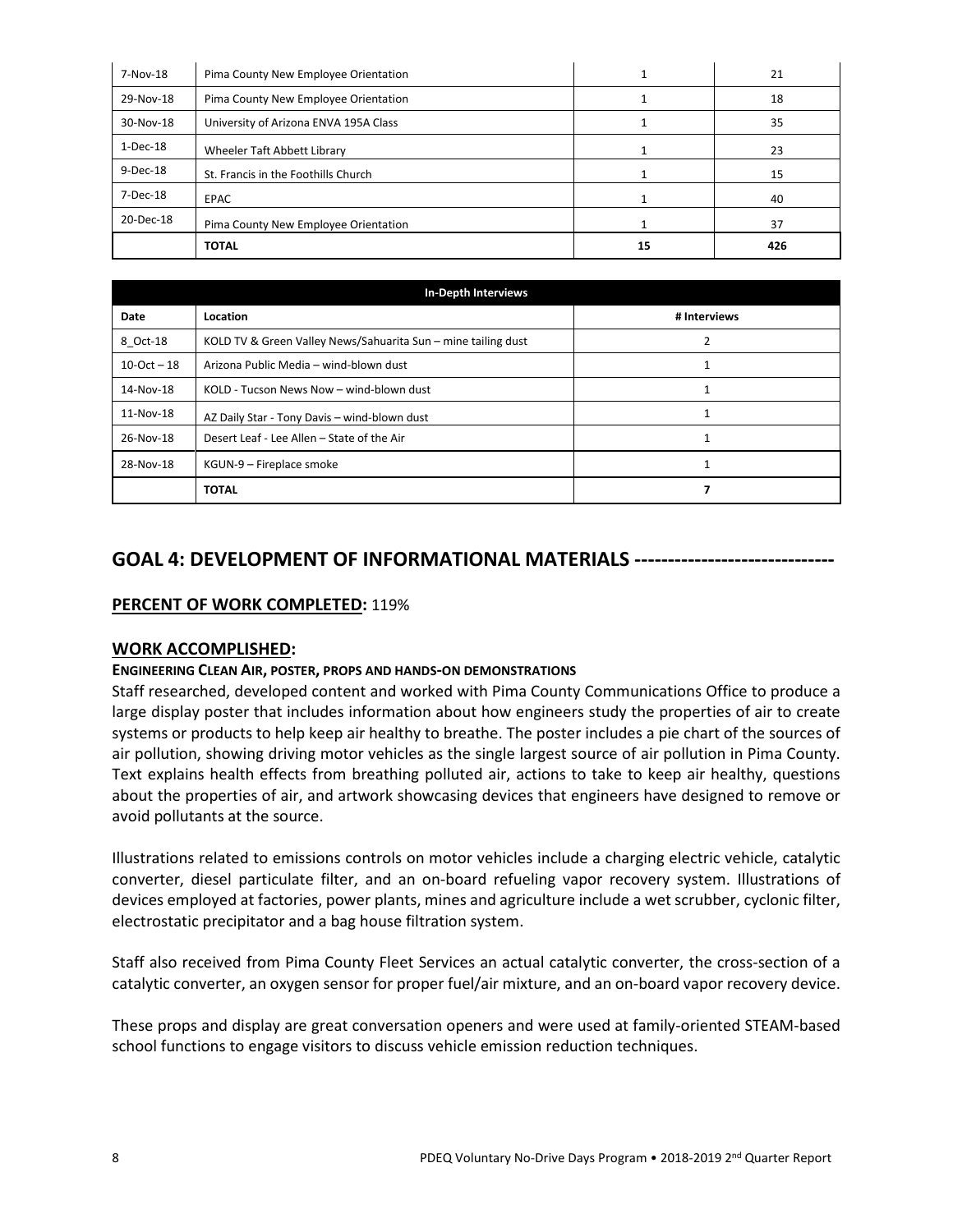#### **FREE AIR QUALITY RESOURCES/DRIVE LESS IDLE LESS, CARD**

Staff worked with the Pima County Communications Office and Print Shop to develop a business cardsized piece to promote PDEQ Air Quality Advisories, real-time air pollution levels, ADEQ 5-day Air Quality Forecasts and Clean Air Program presentations and information. The reverse side of the card includes the Healthy Air Is In Our Hands icon and tips to drive less and idle vehicles less.

#### **HEALTHY AIR PLEDGE**

Staff reconfigured the template for students to make paper rockets during our Awesome Air and Stomp Rocket presentation. Instead of information about clean air, staff re-worked the text in the format of a pledge to protect air quality. Students have options/suggestions of actions that reduce vehicle driving miles, idling less, or learning more about the subject.

#### **IDLE LESS DISPLAY POSTERS**

To share facts about our *Idle Less for a Healthy School Environment* pilot campaign at the Innovation Academy, staff created posters that were mounted on a display board during the school's annual Open House event.

#### **PROPERTIES OF AIR DEMONSTRATIONS**

To engage young audiences during school STEAM events, staff researched simple hands-on activities to demonstrate the properties of air. One demonstration proves that air has mass and weight by using a newly purchased digital scale to compare the weight of two identical balloons, one of which is filled with air. Another demonstration shows that air takes up space and exerts pressure by using a plastic cup, plastic bag and rubber band that seals the bag to the cup. When air is trapped in the cup and bag, the bag cannot be stuffed into the cup. When the bag is inserted into the cup and smoothed against its inside wall, the rubber band sealing the mouth prevents air from entering the cup. The bag cannot be pulled from the inside of the cup due to the formation of a vacuum in the cup and external air pressure forcing the bag down. A third demonstration shows that air can push water out of the way. A tissue is crumpled and placed at the bottom of a plastic cup. The tissue-filled cup is inverted and submerged under water. When the cup is removed, participants discover that the tissue is dry. No water entered the cup because the air that is in the cup had no place to go and forced the water away. A final demonstration has participants trying to blow up a balloon inside a 2-liter bottle. The balloon cannot inflate much because air inside the bottle is taking up space within.

These demonstrations attract and sometimes amaze participants as they learn about the properties of air. Natural conversation flows as staff explains that engineers study the properties of air so that they can design and build systems or devices to help keep air cleaner at pollution sources. Naturally, conversation flows to the single largest source of air pollution: driving motor vehicles, and no-drive day actions that can be taken to reduce air pollution.

#### **ARTICLES WRITTEN**

#### **eScoop Newsletter**

Staff wrote four articles for this on-line newsletter for thousands of Pima County employees to read. The articles provided information about carpooling and the Carpool-for-You event schedule, TRP employee survey, free rides on transit, tips for driving smarter and more fuel-efficiently, and travel reduction resources including the Guaranteed Ride Home Program, transit, bike, walk, carpool, commuter contests, and the Pima County Employee Commute Trips & Tips Facebook group.

## **PDEQ Internet**

Six articles based on VNDD news releases were posted on the PDEQ website this quarter. Many of these articles were also posted on Pima County's main website and their weekly public newsletter, the FYI.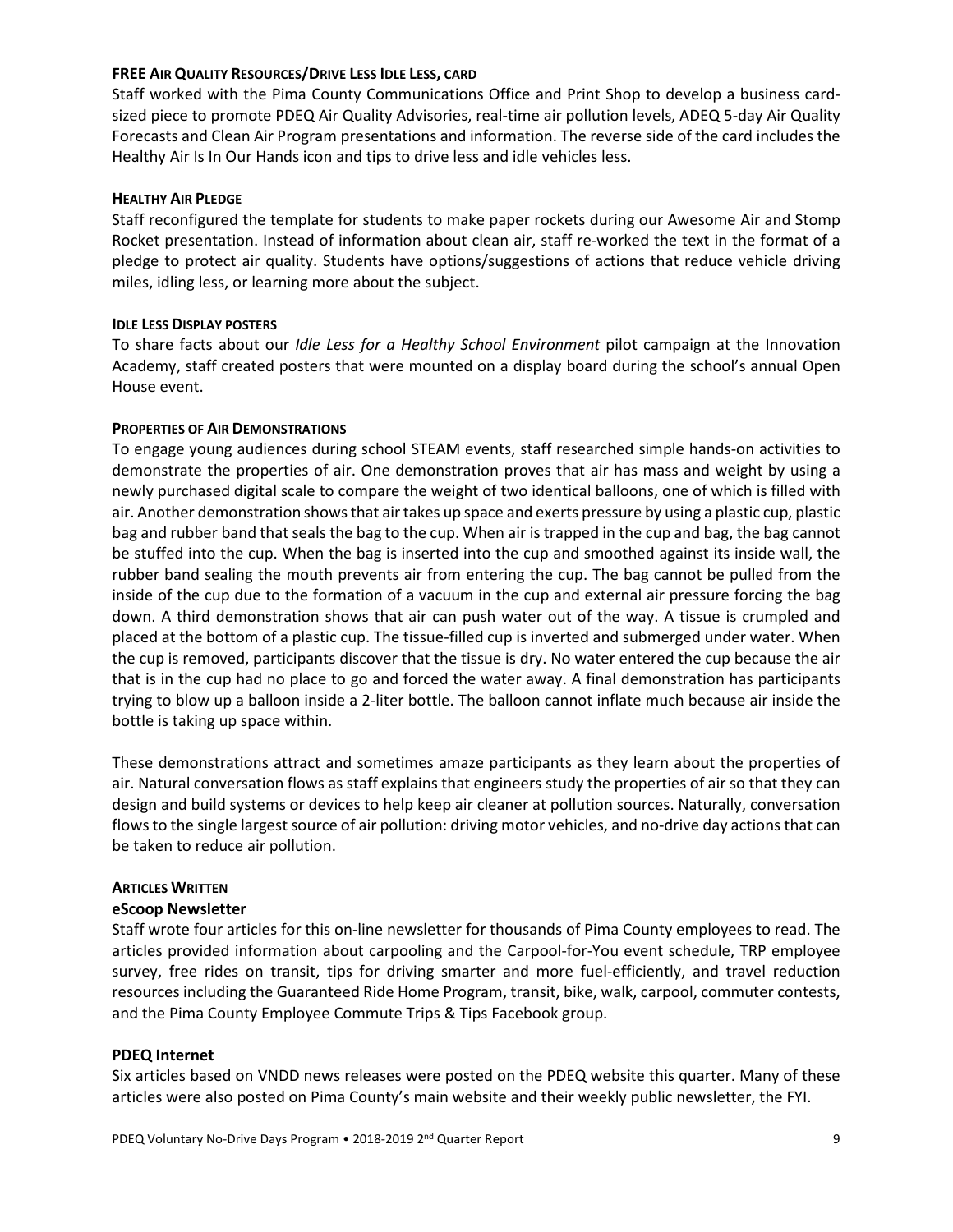# **GOAL 5: USE OF MEDIA FOR NOTICES OF UNHEALTHY OZONE FORECASTS ---------**

## **PERCENT OF WORK COMPLETED:** 50%

Prompted by ADEQ Five-Day Air Quality Forecasts of high levels of ozone, PDEQ staff creates and distributes social media messages and news releases for Pima County residents. It is expected these warnings will only need to be released during ozone season, the first and fourth quarters of our fiscal year.

## **WORK ACCOMPLISHED:**

## **SOCIAL MEDIA MESSAGING**

Although a few dozen Tweets and Retweets were posted and an air quality watch and advisory were distributed, no advisories or warnings for ozone were necessary.

# **GOAL 6: DISTRIBUTION OF INFORMATIONAL MATERIALS -------------------------------**

Staff distributes information to the general public and specific audiences via website posting, e-mails to list serves, articles for newsletters, social media, and the distribution of literature through libraries, community centers and community outreach events.

#### **PERCENT OF WORK COMPLETED:** 163%

#### **WORK ACCOMPLISHED:**

#### **PDEQ WEBSITE:**

Staff continued to promote, update and maintain the PDEQ website, posting six new pages developed from news releases about air quality issues.

| <b>Articles Posted on PDEQ Website</b>                                        |
|-------------------------------------------------------------------------------|
| October 11, 2018 – Air Quality Health Watch for Green Valley (particulates)   |
| October 24, 2018 - PDEQ suggests idling less on Halloween                     |
| November 13, 2018 – Pima DEQ issues health advisory for particulate matter    |
| November 28, 2018 – Smoke from fireplaces can cause breathing issues for some |
| November 29, 2018 – DEQ encourages you to check your car's tire pressure      |
| December 27, 2018 – Ways to feel good about your commute in 2019              |

#### **ECO KIDS CORNER WEBSITE:**

Staff continued to promote the Eco Kids Corner website by distributing 70 bookmarks this quarter to public libraries, at presentations, and while tabling at community events. Debuted in January 2012, this kid-friendly website includes educational information regarding air quality, water, soil, climate change and reducing, reusing, and recycling. Kids can interact with a guessing game, create 13 different types of nature poems, and find additional resources for local eco-related activities, as well as discover a plentitude of resources for more information and engaging websites.

## **LIST SERVES:**

Staff maintains list serves to share timely air quality and No-Drive Day information quickly with interested individuals.

## • **Air Quality List Serve**

10 PDEQ Voluntary No-Drive Days Program • 2018-2019 2nd Quarter Report Staff issues air quality advisories to individuals on our Air Quality List Serve when air quality is expected to reach unhealthy levels or when air quality related news releases or notices of community events are sent to the media. Staff encourages a voluntary reduction in motor vehicle use as part of the advisories as appropriate. The public can sign up for this list serve on the PDEQ website or list their names on sign-up sheets that staff provides at select outreach events. There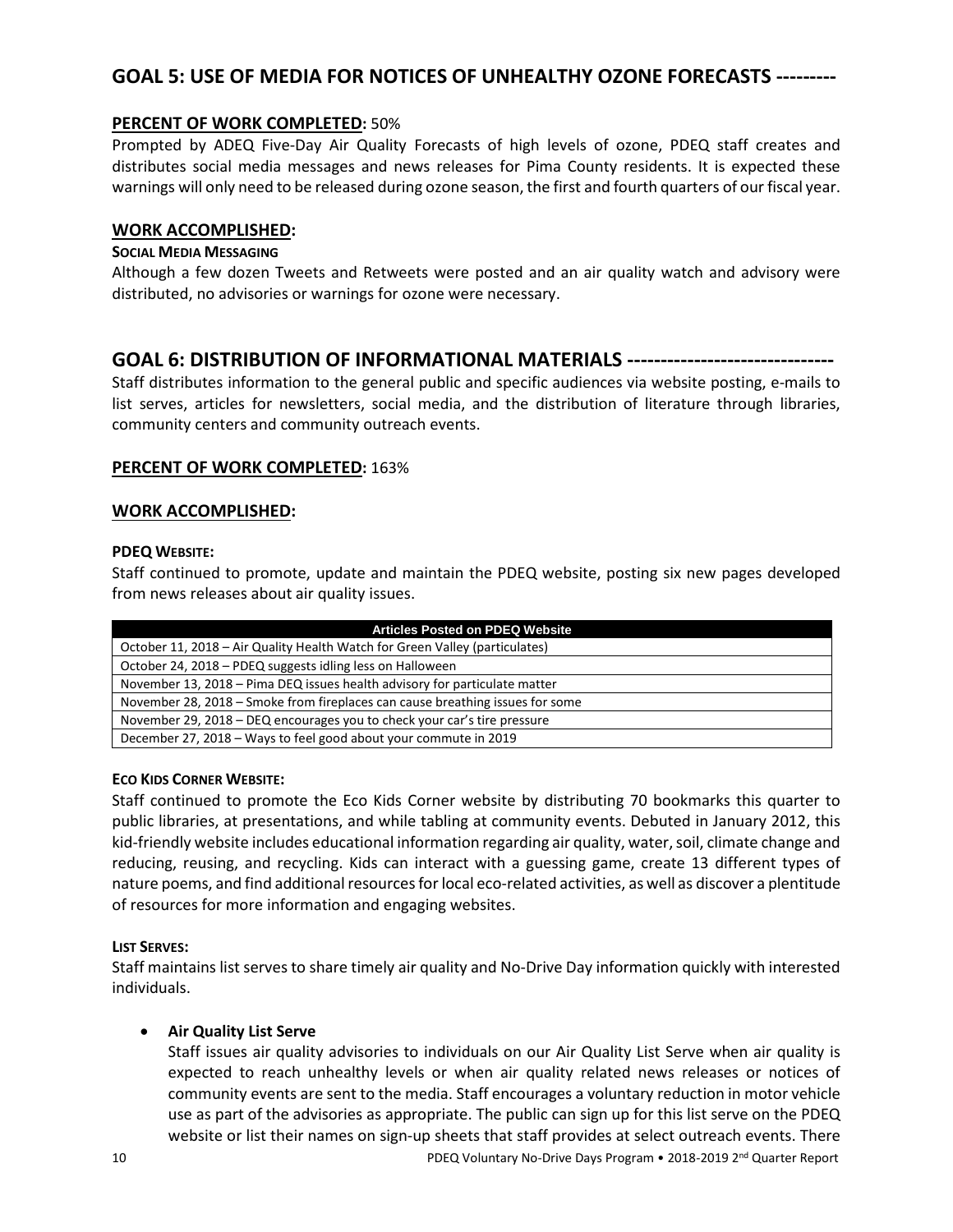are currently 858 members on the Air Quality List Serve, 137 members on the Media list serve and seven air quality-related informational pieces were distributed to them this quarter.

## **INFORMATION FOR PIMA COUNTY EMPLOYEES:**

As administrator of the Pima County Employee Travel Reduction Program (TRP) for approximately 7,000 employees, PDEQ staffshares resources and information and encourages all employees to adopt No-Drive Day practices in their work commutes by using transit, carpooling, vanpooling, biking and walking. During this quarter, staff:

- Replied to inquiries regarding the use of alternate modes of transportation;
- Delivered travel reduction presentations and distributed resources at four New Employee Orientations;
- Registered 19 employees in the Guaranteed Ride Home Program for Pima County employees, and processed four emergency trips for alternate mode commuters.
- Worked with the Love to Ride organization to secure a list of Pima County employee participants in the National Bike Challenge Cycle September event. Stainless steel insulated beverage bottles were donated by the Pima County Wellness Program, and front and rear LED bike light sets were donated by Pima Association of Governments to use as prizes for participants. Randomly choosing from 26 cyclists, staff distributed 11 stainless steel beverage bottles as prizes. Bike light sets were offered to all participants, and 16 accepted.
- Distributed alternate mode news and information via four employee newsletter articles;
- Promoted the Pima Association of Governments (PAG) Sun Rideshare resources via eScoop newsletter articles, website, and employee presentations;
- Contacted members of Travel Reduction Program alternate modes list serves, sharing timely news with those Pima County employees interested in transit (57 members), bicycle (90 members), walk (two members), and carpool and vanpool (12 members). Staff distributed information on six occasions this quarter including an announcement and reminders about the annual TRP employee survey, temporary transit route changes due to a special event, Cycle September results and prizes, and changes to Sun Tran routes 104X and 204X Park & Ride location.
- Maintained and updated the TRP intranet webpages providing resources and information about all alternative modes of transportation and the benefits they provide;
- Maintained a Facebook group, *Commuter Trips and Tips* for Pima County employees; and
- Distributed Survey Monkey surveys to new employees to assess the effectiveness of the TRP presentations and resources delivered during new employee orientations.

## **HARD COPY MATERIALS DISTRIBUTION:**

Staff distributed 4,217 pieces of literature and promotional materials during this quarter. At least 77 different items authored by PDEQ and other agencies were distributed.

In addition to distributing materials at booths and presentations, staff also distributed literature and promotional items individually on at least 55 separate occasions reaching approximately 626 people.

| <b>Materials Distribution</b> |                                                              |          |              |  |  |
|-------------------------------|--------------------------------------------------------------|----------|--------------|--|--|
| Date                          | Location                                                     | # Events | # Recipients |  |  |
| $1-Oct-18$                    | Main Library                                                 |          | 100          |  |  |
| 2-Oct-18                      | UofA Principles of Health Education & Health Promotion Class |          | 160          |  |  |
| 11-Oct-18                     | D&D Pinball                                                  |          | 50           |  |  |
| 11-Oct-18                     | Healthy Living Training, Pima Health Dept.                   |          | 45           |  |  |
| 11-Oct-18                     | Sonoran Institute                                            |          |              |  |  |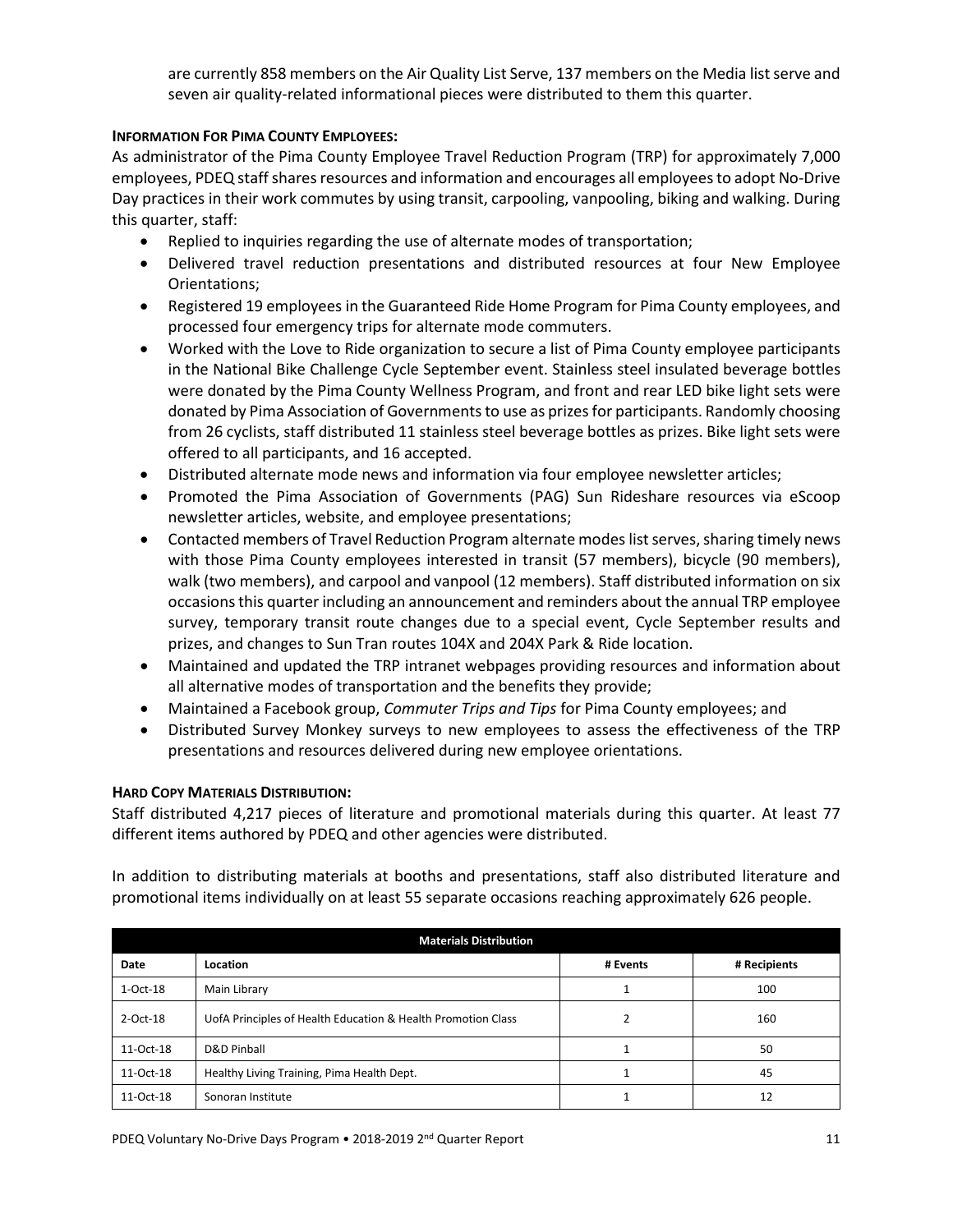| 15-Oct-18  | Pima County Housing Center                | 1            | 50  |
|------------|-------------------------------------------|--------------|-----|
| 18-Oct-18  | Pima County Health Department             |              | 0   |
| 24-Oct-18  | <b>Innovation Academy</b>                 | 1            | 6   |
| 25-Oct-18  | Pima County Housing Center                | $\mathbf{1}$ | 100 |
| 25-Oct-18  | Pima County ITD                           | $\mathbf{1}$ | 6   |
| $1-Nov-18$ | <b>Cycle September Participants</b>       | 38           | 38  |
| $1-Nov-18$ | Pima County Sustainability & Conservation | $\mathbf{1}$ | 25  |
| 14-Nov-18  | <b>Environmental Education Exchange</b>   |              | 3   |
| 16-Nov-18  | Pima County Administration Building       | 1            | 15  |
| 16-Nov-18  | Girl Scouts of So. AZ Troop #2164         | $\mathbf{1}$ | 4   |
| 28-Nov-18  | Wildlife Inspiration Station              | $\mathbf{1}$ | 8   |
| 11-Dec-18  | PDEQ Staff                                | $\mathbf{1}$ | 4   |
|            | <b>TOTAL</b>                              | 55           | 626 |

## **REPORTS OR DATA PRODUCED:**

## **PDEQ Website:**

Staff tracks pageviews to the PDEQ website using Google Analytics. During the second quarter of FY 2018- 2019, 22,622 pageviews were documented.

#### **TRP Intranet Site:**

Staff received data from Google Analytics reporting that there were 535 pageviews on the TRP intranet site during the second quarter.



# **GOAL 7: HEALTHY AIR IS IN OUR HANDS DRIVE-LESS PLEDGE ---------------------------**

This on-going program encourages the public to take the *Drive-Less Pledge* and commit to reducing miles traveled by motor vehicles. The pledge is promoted at outreach events, on the PDEQ website, and posters inside Sun Tran busses. Each quarter a \$100 Visa card is randomly awarded to one lucky participant to act as an incentive for participation. Data is collected and analyzed to track pledged miles not driven and associated emission reductions.

## **PERCENT OF WORK COMPLETED:** 50%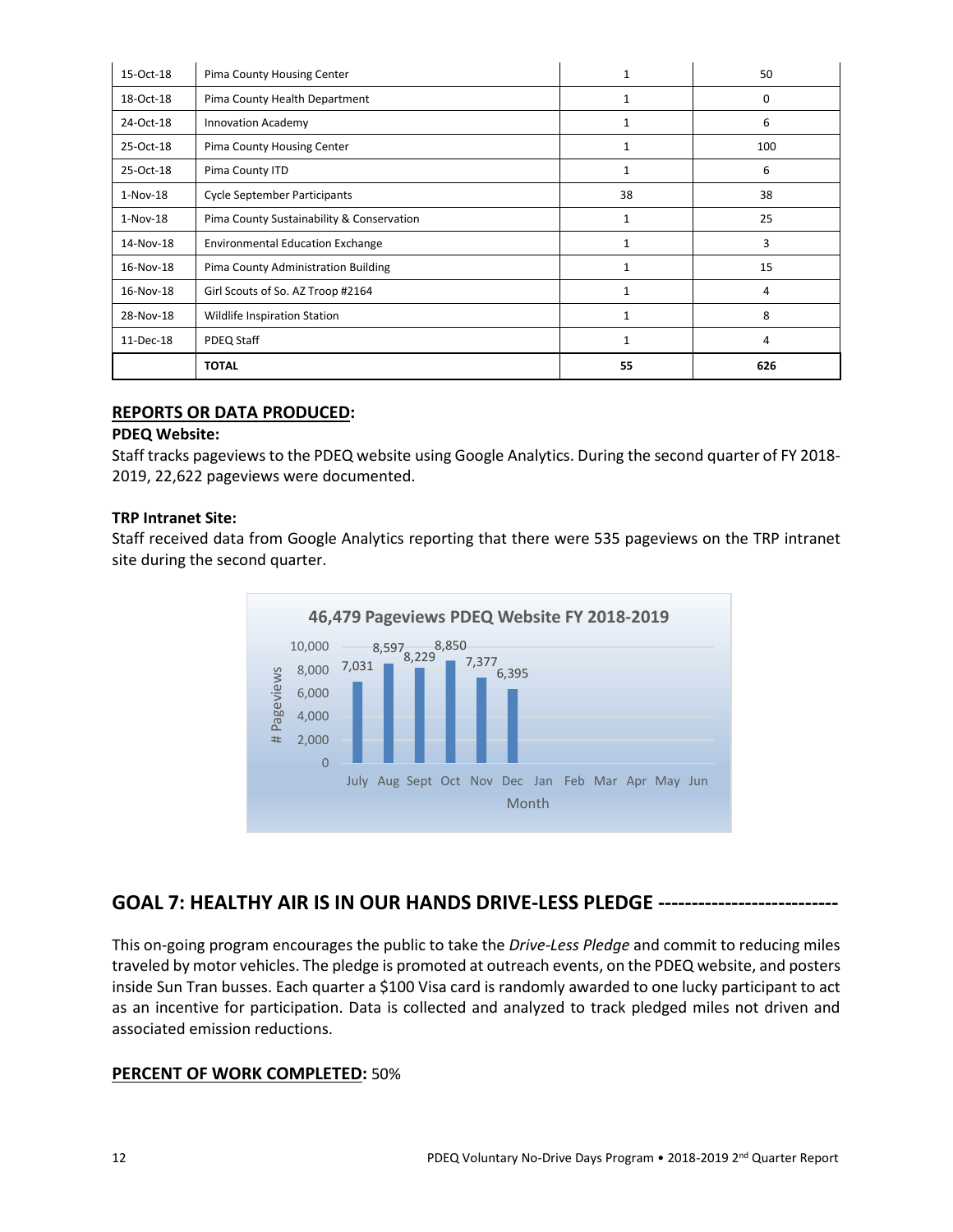#### **WORK ACCOMPLISHED:**

- 110 pledge cards distributed.
- 74 Healthy Air Is In Our Hands bookmarks distributed.
- 334 people pledged to drive less this quarter.
- 110,174 miles contest participants pledged to not drive during this quarter.
- 100,158 pounds of air pollution and greenhouse gases reduced this quarter.

# **GOAL 8: COMMUNITY EVENT OUTREACHES -------------------------------------------------**

Staff provides visually stimulating, interactive displays to entice interest and engage audiences, providing information on ozone and actions that prevent air pollution, including no-drive days.

## **PERCENT OF WORK COMPLETED:** 96%

## **WORK ACCOMPLISHED:**

Staff tabled at 14 community events this quarter reaching approximately 2,135 attendees with No-Drive Day messaging.

| <b>Booths</b> |                                                          |              |             |  |  |
|---------------|----------------------------------------------------------|--------------|-------------|--|--|
| Date          | Location                                                 | # Events     | # Attendees |  |  |
| 23-Oct-18     | Innovation Academy Science Night Open House              | 1            | 300         |  |  |
| 25-Oct-18     | Carpool For You - 33 N. Stone                            | 1            | 45          |  |  |
| 25-Oct-18     | Quail Run Elementary Science Night                       | 1            | 30          |  |  |
| 30-Oct-18     | Carpool For You - 201 N. Stone                           | $\mathbf{1}$ | 40          |  |  |
| $6-Nov-18$    | County & City Health & Wellness Fair                     | 1            | 250         |  |  |
| 8-Nov-18      | Carpool For You - Legal Services                         | $\mathbf{1}$ | 25          |  |  |
| 9-Nov-18      | Sustainable Action Plan for County Operations Open House | 1            | 45          |  |  |
| 13-Nov-18     | Borton Magnet Elementary STEAM Night                     | 1            | 100         |  |  |
| 15-Nov-18     | Carpool For You - Admin West                             | 1            | 35          |  |  |
| 15-Nov-18     | <b>Butterfield Elementary STEAM Night</b>                | $\mathbf{1}$ | 150         |  |  |
| 16-Nov-18     | AZ STEM Adventure                                        | $\mathbf{1}$ | 1000        |  |  |
| 29-Nov-18     | Carpool for You - Admin East                             | $\mathbf{1}$ | 25          |  |  |
| 4-Dec-18      | Carpool for You - Public Service Center                  | 1            | 60          |  |  |
| 11-Dec-18     | Carpool for You - Main Library                           | 1            | 30          |  |  |
|               | <b>TOTAL</b>                                             | 14           | 2,135       |  |  |

# **GOAL 9: NEWS RELEASES & MEDIA EXPOSURE ----------------------------------------------**

Staff worked with the media to promote No-Drive Days activities, inform the public regarding air quality status, and encourage actions to reduce emissions. News releases were distributed to the media such as KOLD, KVOA, KGUN, Fox 11, various radio stations, and the Arizona Daily Star, and to individuals on our air quality advisory list serve.

## **PERCENT OF WORK COMPLETED:** 76%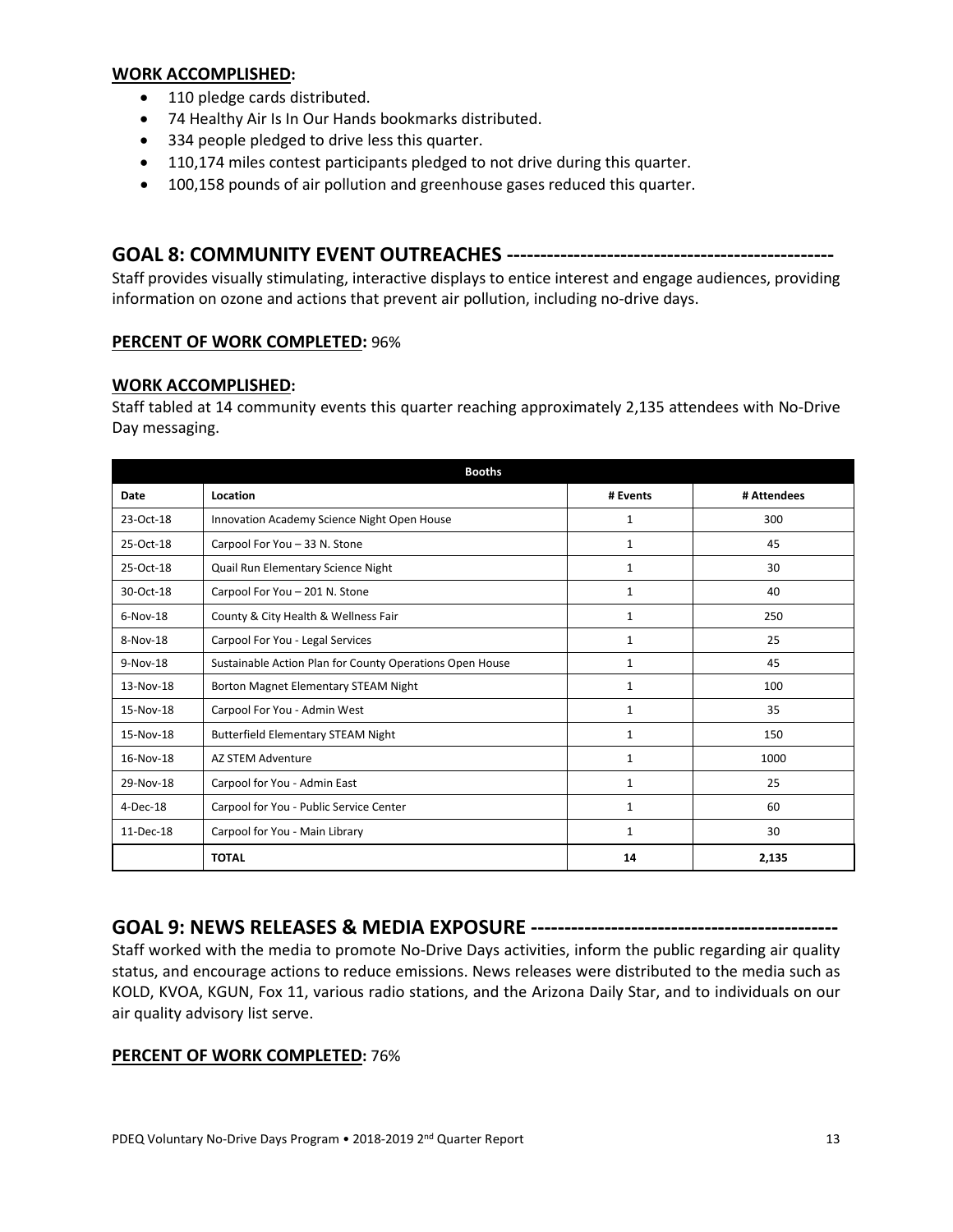#### **WORK ACCOMPLISHED:**

#### **NEWS RELEASES TO MEDIA:**

Staff developed and distributed seven news releases this quarter, including an air quality health watch and health advisory for particulate matter, idling less during Trick-or-Treating, fireplace smoke, tire pressure, and alternate modes of transportation for work commutes.

| <b>News Releases</b> |                                                                                       |  |  |
|----------------------|---------------------------------------------------------------------------------------|--|--|
| Date                 | <b>Title</b>                                                                          |  |  |
| 11-Oct-18            | Air Quality Health Watch for Green Valley (particulate matter)                        |  |  |
| 24-Oct-18            | Breathing Shouldn't Be Scary on Halloween, Idle Less for Healthy Air                  |  |  |
| 30-Oct-18            | Breathing Shouldn't Be Scary on Halloween, Idle Less for Healthy Air                  |  |  |
| 13-Nov-18            | PDEQ Issues Health Advisory for Particulate Matter, Dust Levels Increasing with Winds |  |  |
| 28-Nov-18            | Fireplaces Heat Up As Temperatures Cool Down                                          |  |  |
| 29-Nov-18            | Tire Pressure and Temperatures Drop Together                                          |  |  |
| 27-Dec-18            | Feel Good About Your Commute in 2019                                                  |  |  |

#### **AIR INDEX NOW INFORMATION:**

The media can obtain real-time Air Quality Index (AQI) information from PDEQ's website, [www.pima.gov/deq.](http://www.pima.gov/deq) This information is published daily in local newspapers and on media websites. In addition, KVOA-TV, KOLD-TV, and KGUN-TV news programs normally incorporate the AQI into their weather report when advisories occur. The media can also access AQI data and five-day air quality forecasts from ADEQ**.**

During the second quarter, staff provided seven in-depth interviews to the media, including KOLD, KGUN-9 TV, Arizona Daily Star, Green Valley News/Sahuarita Sun, Arizona Public Media and the Desert Leaf. Topics of discussion included windblown dust, air quality, and wildfire smoke.

#### **NEWS STORIES:**

At least 19 news stories or announcements related to No-Drive Day messaging reached thousands of community members via a variety of news stations, websites, newspapers, and newsletters.

| Media Exposure via TV, Radio, Print, Outdoor Advertising and Publicity |                            |                                                                                 |  |  |
|------------------------------------------------------------------------|----------------------------|---------------------------------------------------------------------------------|--|--|
| Date                                                                   | <b>Publication/Station</b> | <b>Description</b>                                                              |  |  |
| 9-Oct-18                                                               | gynews.com                 | Dust blankets Green Valley homes, Sierrita Mine investigated as potential cause |  |  |
| 11-Oct-18                                                              | gynews.com                 | County sees record number of complaints over mine-tailing dust                  |  |  |
| 11-Oct-18                                                              | kvoa.com                   | Air Quality Health Watch issued for Green Valley                                |  |  |
| 25-Oct-18                                                              | @AmphiSchools              | PDEQ attended Innovation Academy STEM-mazing event, Idle Less                   |  |  |
| 25-Oct-18                                                              | pima.gov                   | PDEQ suggests idling less on Halloween                                          |  |  |
| 26-Oct-18                                                              | Pima County FYI newsletter | PDEQ suggests idling less on Halloween                                          |  |  |
| 13-Nov-18                                                              | pagregion.com              | Defining the terms: understanding "nonattainment designation"                   |  |  |
| 13-Nov-18                                                              | pagregion.com              | Employer Tip: Inexpensive ways to jump-start carpools                           |  |  |
| 14-Nov-18                                                              | tucsonnewsnow.com          | Haze over Tucson not caused by California fires                                 |  |  |
| 14-Nov-18                                                              | pima.gov                   | Pima DEQ issues health advisory for particulate matter                          |  |  |
| 16-Nov-18                                                              | kvoa.com                   | Deflategate: How cold temps impact your car tires                               |  |  |
| 15-Nov-18                                                              | azbusinessdaily.com        | Pima DEQ issues health advisory for particulate matter                          |  |  |
| 26-Nov-18                                                              | tucson.com                 | Freeport broke the law with blowing dust from mine tailings, Pima County says   |  |  |
| 29-Nov-18                                                              | pima.gov                   | DEQ encourages you to check your car's tire pressure                            |  |  |
| 29-Nov-18                                                              | pima.gov                   | Smoke from fireplaces can cause breathing issues for some                       |  |  |
| 30-Nov-18                                                              | Pima County FYI newsletter | Smoke from fireplaces can cause breathing issues for some                       |  |  |
| 14-Dec-18                                                              | Pima County FYI newsletter | DEQ encourages checking car's tire pressure                                     |  |  |
| 21-Dec-18                                                              | Pima County FYI newsletter | Smoke from fireplaces can cause breathing issues for some                       |  |  |
| 28-Dec-18                                                              | pima.gov                   | Ways to feel good about your commute in 2019                                    |  |  |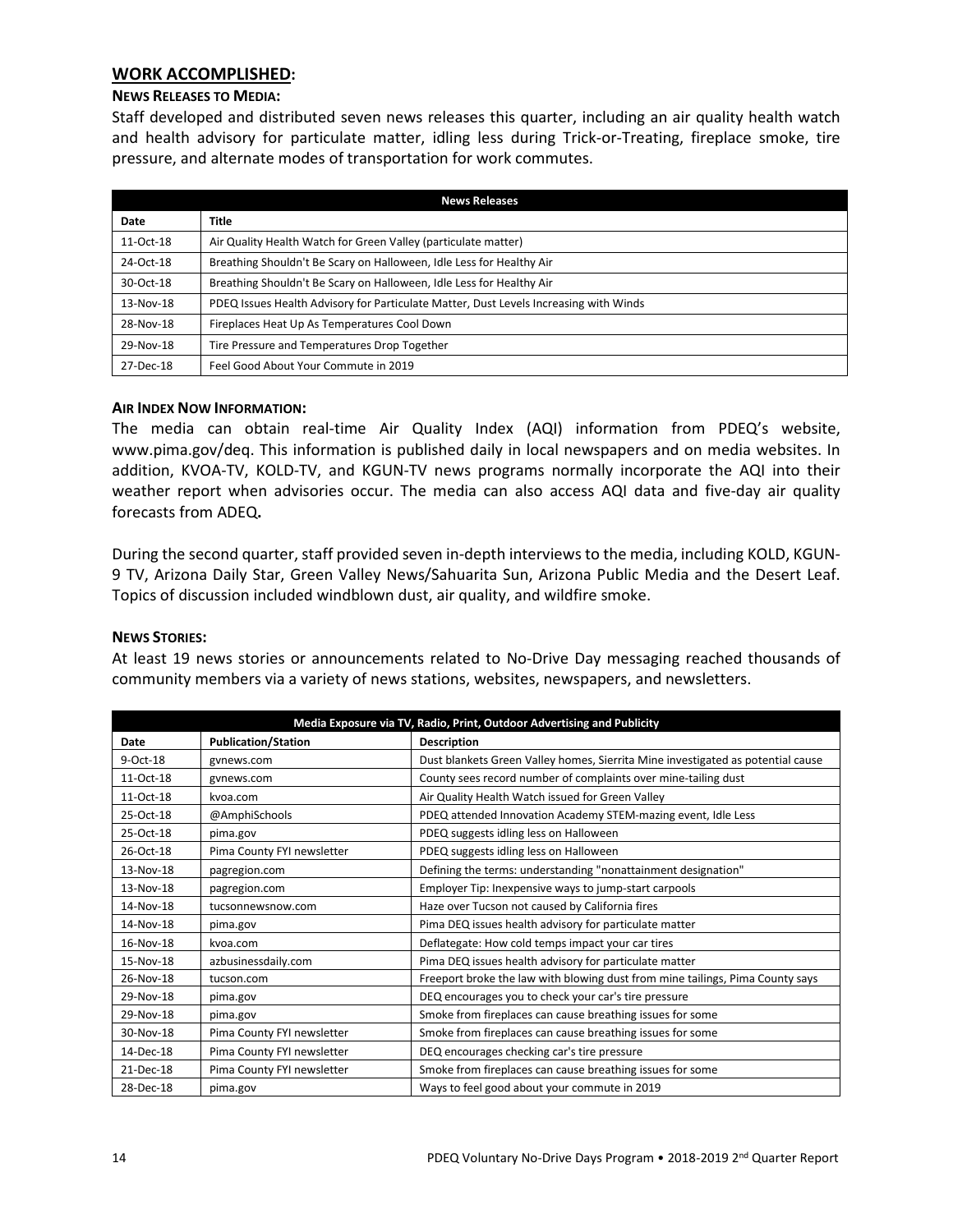# **GOAL 10: CONTENT PRODUCED FOR SOCIAL MEDIA ---------------------------------------**

VNDD/Clean Air Program staff posts videos, photos, or text messages on Twitter and Facebook to reach younger audiences regarding No-Drive Days messaging.

# **PERCENT OF WORK COMPLETED:** 53%

## **WORK ACCOMPLISHED:**

## **PURCHASED PROMOTION:**

Pima County Communications Office posted the VNDD PM2.5 video *Help keep particles out of the air this New Year's* on Facebook and Twitter, and boosted the posts as paid advertising in December (and early January). The ads ran on both platforms for nine days. The number of people reached on Facebook was 9,151. The impressions reported from Twitter activity was 3,463.

## **TWITTER:**

PDEQ's first tweet on Twitter.com was on July 21, 2015. This quarter, PDEQ posted 32 tweets which yielded 41,900 impressions regarding various environmental subjects. Posts focused on air topics including: weather and air quality, vehicle idling, animals need healthy air, benefits of trees, fire prevention, gusty and dusty in Green Valley, warning about airborne dust, good air quality, avoid engine idling while Trick-or-Treating, benefits to riding a bike, chimney smoke, wind and airborne dust, Air Quality Watch for wind-blown particulates, Air Index, hazy skies due to California fires, wood burning tips for cleaner air, tire pressure changes during cold weather, benefits of walking, freedom feeling by not driving motor vehicles, check tire pressure monthly, choices we make affect air quality, take action to keep air healthy during the holiday season, air quality STEM activities, and New Year's resolution that makes you feel good about your commute.

## **FACEBOOK, TRAVEL REDUCTION PROGRAM GROUP:**

In May 2017, staff established a Facebook group for Pima County employees, *Commute Trips and Tips,* as a way to reach employees regarding driving less and using alternate modes of transportation for work commutes. Eight messages were posted during this quarter, including messages regarding TRP employee survey, new articulated bus, free rides on SunLink, open house for 104X and 204X transit riders, and "The Pueblo Express" holiday performances near streetcar stops. There are 40 members of this Facebook group.

## **YOUTUBE:**

With the assistance of Pima County Communications, PDEQ produced and posted public service announcements related to air pollution and actions people can take for healthier air. The videos were posted in previous years, and views continue to increase.

# **REPORTS OR DATA PRODUCED:**

## **TWITTER:**

Quarterly impressions on Twitter have increased from 215 in the first quarter we began tweeting to 41,900 impressions this quarter. PDEQ has 765 Twitter followers and is following 549 individuals and organizations.

## **YOUTUBE VIDEO VIEWS:**

Views to-date are listed below and are cumulative from original upload date.

- *Idle Less*
	- o 15-second version (uploaded May 2018): 31 views
	- o 40-second version (uploaded April 2018): 191 views
- *Help keep particles out of the air this New Year's*

PDEQ Voluntary No-Drive Days Program • 2018-2019 2<sup>nd</sup> Quarter Report 15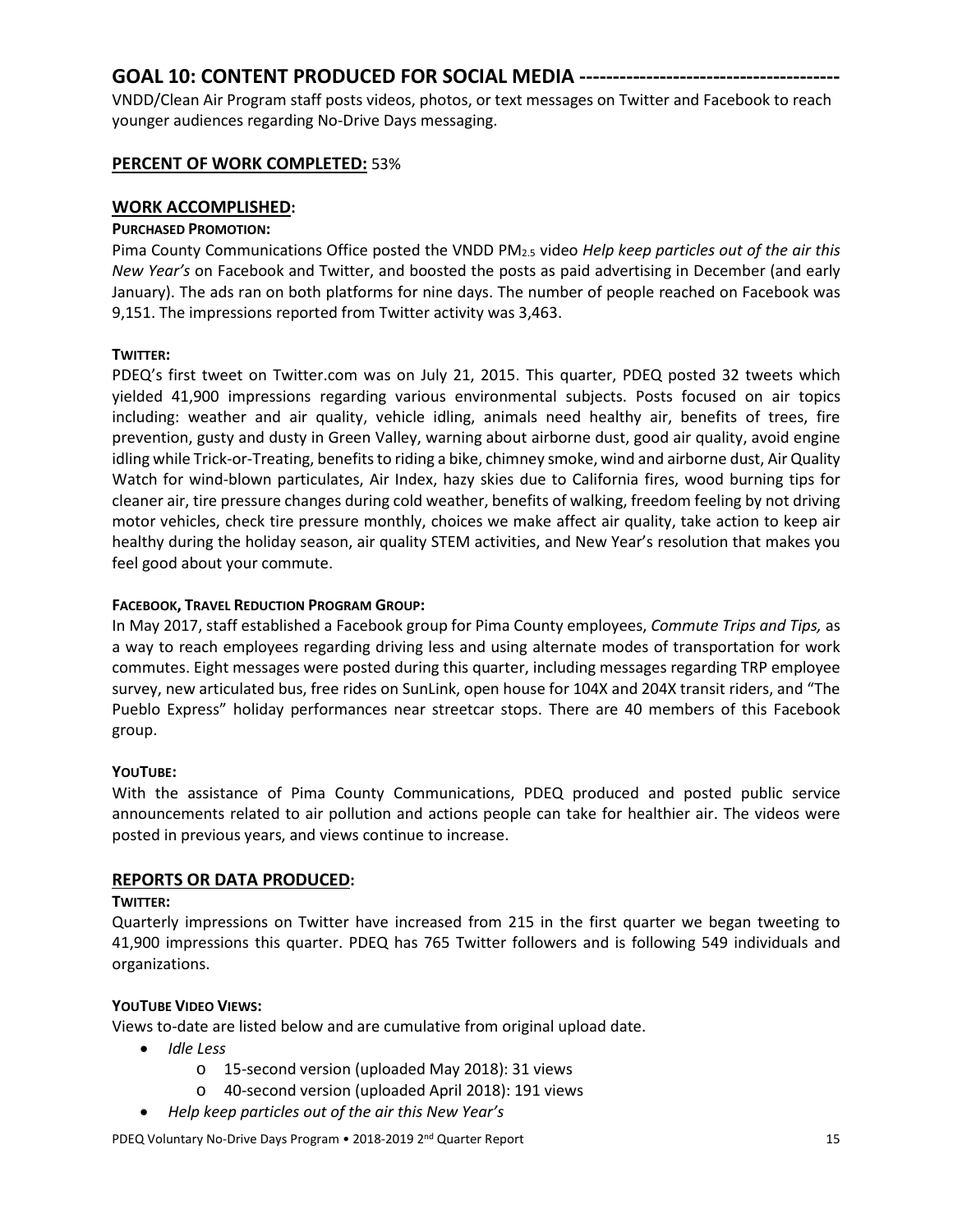- o English version (uploaded September 2017): 33 views
- o Spanish version (uploaded September 2017): 26 views
- *Love the Ai*r (uploaded April 2015): 591 views
	- o *Love the Air* also plays in a video loop on at least one monitor located in a downtown county-owned building for people to view while they are waiting in the lobby.

# **GOAL 11: PROGRAM EVALUATION -------------------------------------------------------------**

The Voluntary No-Drive Days/Clean Air Program is evaluated in the spring annually as well as throughout the year to assess effectiveness of the outreach and services the program provides.

## **PERCENT OF WORK COMPLETED:** 25%

## **WORK ACCOMPLISHED:**

#### **ANNUAL EVALUATION OF THE VOLUNTARY NO-DRIVE DAYS CAMPAIGN:**

Per Pima County protocol, staff is in the process of going out to bid for a new contractor to perform the annual telephone and internet survey. The survey will be conducted during the fourth quarter.

#### **YOUTH & ADULT PRESENTATION SURVEYS:**

Surveys are distributed at or after presentations, as appropriate, to evaluate the effectiveness of the program in informing and encouraging no-drive actions among attendees. Three evaluations were returned this quarter.

#### **TRAVEL REDUCTION PROGRAM SURVEYS DISTRIBUTED:**

#### • **New Employee Orientation Evaluations:**

Staff received survey results regarding Travel Reduction program presentations during New Employee Orientations for Pima County. These surveys are distributed by the Human Resources Department. Overall, the topic is relevant to participants, presentations were clear, and the quality of the presentation materials either met or exceeded the expectations of the attendees.

## • **Survey Monkey Evaluations:**

Staff distributed short on-line surveys to Pima County employees who attended Travel Reduction Program presentations at recent New Employee Orientations. Designed to determine employee commute modes of choice, the survey is distributed every month to attendees of presentations held one month prior. The delay provides employees an opportunity to establish commute habits and acts as a timely reminder for those who have not chosen to use them to consider alternate modes for their future work commutes.

Staff distributed Survey Monkey surveys to 112 employees this quarter, receiving 31 responses (28% response rate).

## **REPORTS OR DATA PRODUCED:**

#### **YOUTH AND ADULT PRESENTATION SURVEYS**

On a scale of one (1) to five (5) where one is "Low" and five is "High," the audience rated the effectiveness of the presentation in increasing attendees' knowledge of environmental issues a 4.67. On the same scale, they ranked the effectiveness of the presentation in encouraging actions to reduce air pollution at 4.67.

Attendees were asked what they liked best about the presentation. Comments include: clarity, the lung demonstration, use of props for the purpose of symbolizing multiple perspectives, and stomp rockets. When asked how we could improve the presentation, one person mentioned for it to relate more to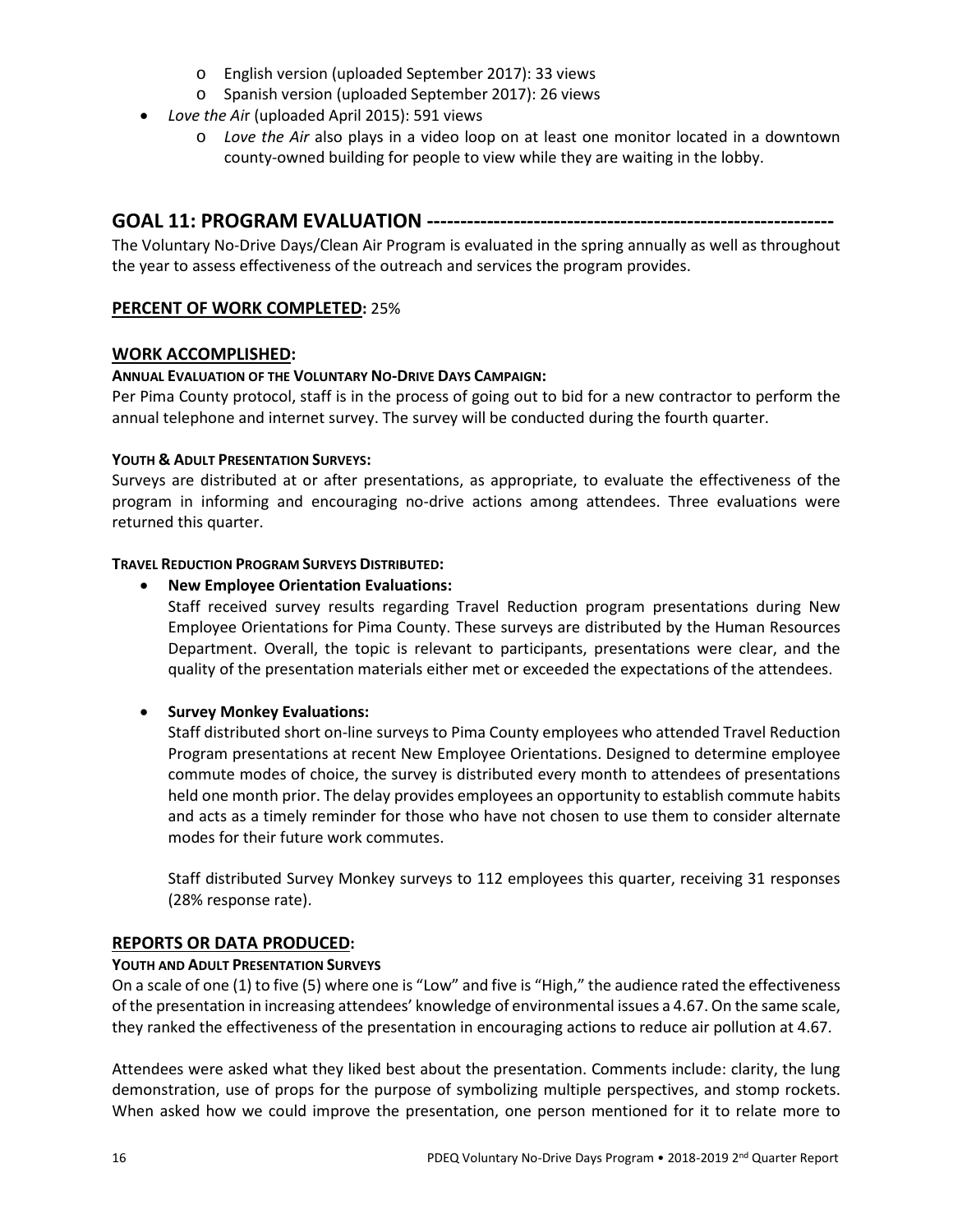climate change. Additional comments included an apology for not choosing the best location for the presentation, and that the presentation was amazing!

## **NEW EMPLOYEE ORIENTATION EVALUATIONS**

Of the 112 Pima County employees submitting evaluations, several made comments regarding the Travel Reduction Program presentation at the New Employee Orientation. Comments include:

- "Good info."
- "Great resource information."
- "The Loop & bike maps, thank you."
- "Learned on how to reduce pollution. Presenter nice!"
- "Very informative!"
- "Really helpful info, tons of literature to take home, and even a chance to try the bus amazing!! Thanks!!"
- "I personally live far from an area for a bus or transit route, however she gave me some other great options. Well presented."
- "Great job."
- "Good and applicable presentation."
- "Not relevant for employees. Live close to town."
- "Very informative."
- "Interesting ideas."
- "Good info was presented. Presenter was a little hard to hear."
- "Go green!"
- "Good info."
- "I already walk. Another 20 minutes I should have spent working."
- "Everyone kind of already knows this."
- CO2 pollution alone is a myth. There are 15 factors that affect air pollution. I like to ride bus or bike."
- "Great resources."

## **TRP SURVEY MONKEY SURVEYS OF NEW PIMA COUNTY EMPLOYEES**

When asked what modes of transportation participants use for their work commutes at least one day per week, alternate modes including transit, carpool, bike and walk represent 29% of those trips. Due to these employees use of alternate modes of transportation, data collected indicates:

- 16,300 vehicle miles traveled are avoided per year by these respondents.
- 14,818 pounds of air pollution and greenhouse gases are reduced per year.

Three respondents also left comments while taking the survey this quarter, including:

- "Offer the opportunity to sign up for the subsidized bus pass at the NEO, and/or reduce the wait time to receive the pass."
- "I appreciate all the helpful info, and the presentation was very fun and informative! Thank you so much!"
- "It would be nice if there were more incentives, in addition to the guaranteed ride home, to use zero emission modes of transportation."

# **GOAL 12: RESEARCH EMISSIONS REDUCTIONS METHODOLOGIES ---------------------**

Staff is available to participate in conference calls or meetings with ADEQ and TRP agencies to discuss methodologies that calculate emission reductions and benefits that result from VNDD activities.

PDEQ Voluntary No-Drive Days Program • 2018-2019 2<sup>nd</sup> Quarter Report 17